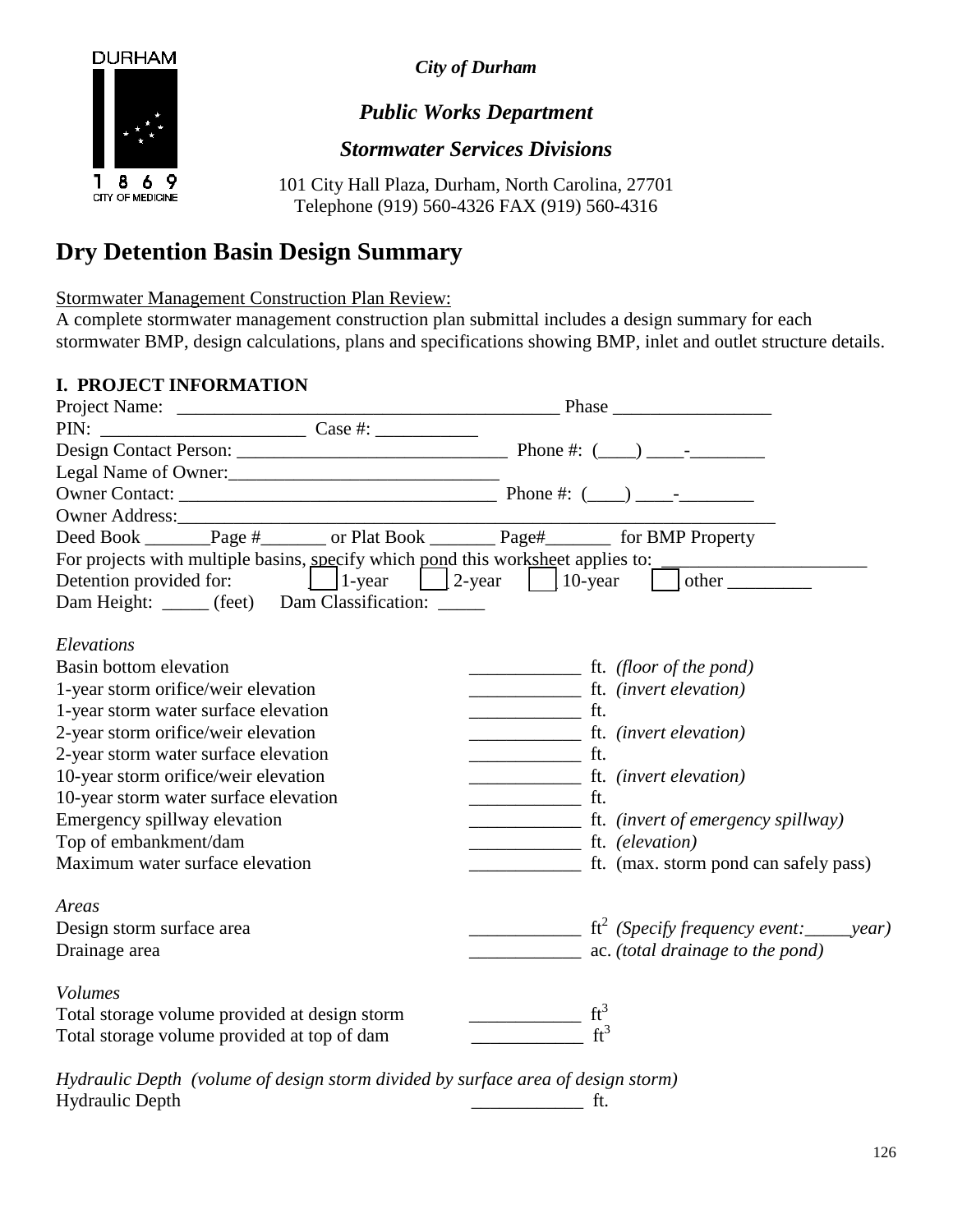#### At BMP

| Inflow<br>Routed outflow                           | 1-year                                       | cfs<br>cfs | 2-year                  | <b>cfs</b><br>cfs | $10$ -year | cfs<br>cfs  | -year<br>cfs<br>cfs |
|----------------------------------------------------|----------------------------------------------|------------|-------------------------|-------------------|------------|-------------|---------------------|
|                                                    | At Analysis Point(s) that BMP Contributes to |            |                         |                   |            |             |                     |
|                                                    | 1-year                                       |            | 2-year                  |                   | $10$ -year |             | -year               |
| Pre-development                                    |                                              | <b>cfs</b> |                         | cfs               |            | cfs         | cfs                 |
| Post-development w/o detention                     |                                              | cfs        |                         | cfs               |            | cfs         | cfs                 |
| With detention                                     |                                              | cfs        |                         | cfs               |            | cfs         | cfs                 |
| Riser/Principal and Emergency Spillway Information |                                              |            |                         |                   |            |             |                     |
| 1-year storm orifice/weir                          | diameter                                     | in.        |                         | ft.               |            |             |                     |
| 2-year storm orifice/weir                          | diameter                                     | in.        |                         | ft.               |            |             |                     |
| 10-year storm orifice/weir                         | diameter                                     | in.        |                         | ft.               |            |             |                     |
| - year storm orifice/weir                          | diameter                                     | in.        | $length$ <sub>___</sub> | ft.               |            |             |                     |
| Principal spillway                                 | diameter                                     | in.        |                         |                   |            |             |                     |
| Emergency spillway                                 | width                                        | ft.        | side slopes $\_\_$ :1   |                   |            | %<br>slope_ |                     |

### **II. REQUIRED ITEMS CHECKLIST**

The following checklist outlines design requirements. In the space provided to indicate the following design requirements have been met and supporting documentation is attached.

Applicant's initials

| a. Riprap outlet protection, if provided, reduces flow to non-erosive velocities (provide<br>calculations).                                                  |
|--------------------------------------------------------------------------------------------------------------------------------------------------------------|
| b. The basin side slopes are no steeper than 3:1.                                                                                                            |
| c. Vegetative cover for the basin is specified. No woody vegetation is permitted on the<br>embankment.                                                       |
| d. A trash rack or similar device is provided for both the overflow and orifice. Flat top trash<br>racks are not acceptable. Access hatch has been provided. |
| e. A recorded drainage easement is provided for each basin including access to the nearest right-                                                            |
| of-way and is graded per Section 8.3, Stormwater Control Facilities (BMPs).                                                                                  |
| f. If the basin is used for sediment and erosion control during construction, a note requiring                                                               |
| clean out and vegetative cover being established prior to use as a dry detention basin shall be                                                              |
| provided on the construction plan.                                                                                                                           |
| g. Anti-floatation calculations are provided for riser structure.                                                                                            |
| h. A plan view of the pond with grading shown is provided.                                                                                                   |
| i. A profile through the forebay, main pond and spillway is provided. Water surface elevations                                                               |
| are shown on the profile.                                                                                                                                    |
| j. Riser structure details are provided.                                                                                                                     |
| k. Compaction specifications for the embankment are provided on the plan.                                                                                    |
| 1. Dam designed to account for a 5.00% settlement factor.                                                                                                    |
|                                                                                                                                                              |